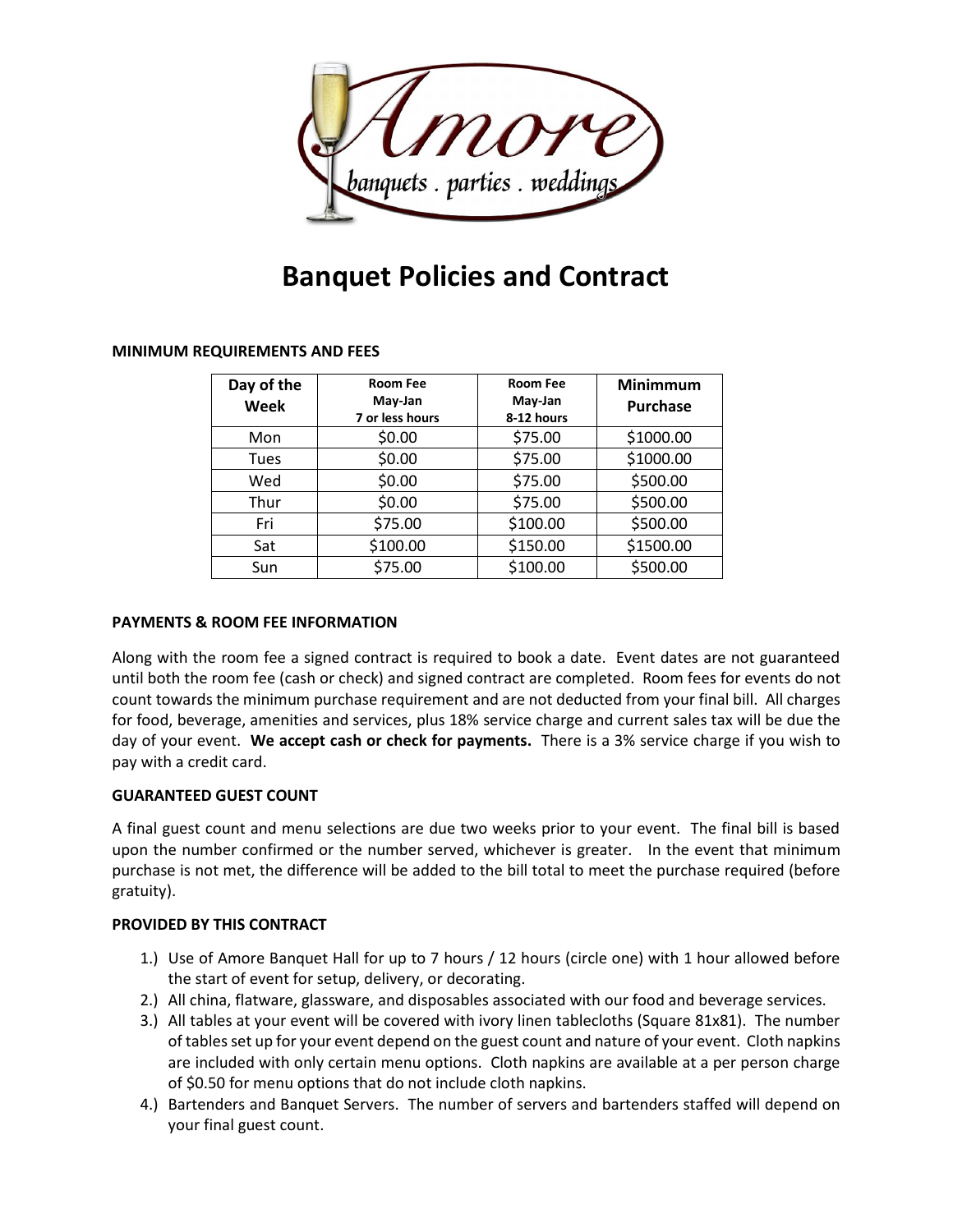#### **FOOD AND BEVERAGE**

- 1.) All food and beverage must be purchased from Amore; no food, beer, wine, liquor or other beverages may be brought in from outside. The only exception to this is cakes or desserts that come from a licensed vendor.
- 2.) Food and beverages purchased at Amore must remain on premise after the banquet is over. Any food left over from a banquet is not allowed to be taken by the guest. Please be accurate with your guest count.
- 3.) A cocktail hour (60 minutes) is provided from the start of your event till dinner service. If you wish to have a cocktail hour longer than 60 minutes there is a charge of \$100 per 30 minutes added to your cocktail hour (when applicable)
- 4.) Amore's beverage service will stop no later than 11:00 p.m. the night of your event (or maximum of 7 hours / 12 hours (circle one) after the start of your event).
- 5.) Amore reserves the right to refuse alcohol service to anyone who is under 21, cannot produce a valid ID or appears to be intoxicated.
- 6.) All menu and amenity prices are subject to change up to 10% without notice

## **DECORATIONS**

You may have access to the hall up to 1 hour prior to the start of your event. Please contact Amore in advance to schedule a time to decorate for your event if more than 1 hour is needed for setup. You **may not use glitter or confetti** of any kind. **If glitter or confetti are used there will be an automatic cleaning charge of \$100.00 added to your final bill.** Candles may be used as long as they are enclosed in a protective container. Tape and tacks are not allowed. We recommend using poster putty to attach your decorations. After your wedding ends, all personal items, decorations and centerpieces **must be removed from the building** or packed into boxes, placed in the designated area and picked up the following day. Amore is not responsible for any lost, stolen or damaged property. Cards and/or gifts must be taken with you the night of your event.

#### **ADDITIONAL OPTIONS & AMMENITIES**

| $\circ$ | Head Table Riser/Stage                                                     | \$20.00/4'x8' riser       |
|---------|----------------------------------------------------------------------------|---------------------------|
| $\circ$ | Cake Cutting/Dessert Service                                               | \$1.00/person             |
| $\circ$ | Audio Package with Wireless Microphone and Podium                          | \$25.00                   |
| $\circ$ | Video Package with LCD Projector, 100" screen and two 42" monitors \$25.00 |                           |
| $\circ$ | 65" Satellite TV Monitors (2 available)                                    | \$15.00 each              |
| $\circ$ | Audio & Video Combo                                                        | \$45.00                   |
| $\circ$ | Additional Tables with Tablecloth (registration/gift/awards/etc.)          | \$5.00 each               |
| $\circ$ | Additional Tables with Tablecloth and Skirting                             | \$10.00 each              |
| $\circ$ | Decorating/Take Down Service                                               | \$50/hr/person            |
| $\circ$ | Table Overlays, Runners, Chair Covers, Sashes, Etc.                        | Ask for pricing & options |
| $\circ$ | <b>Cocktail Hour Extension Charge</b>                                      | \$100.00/30 minutes       |